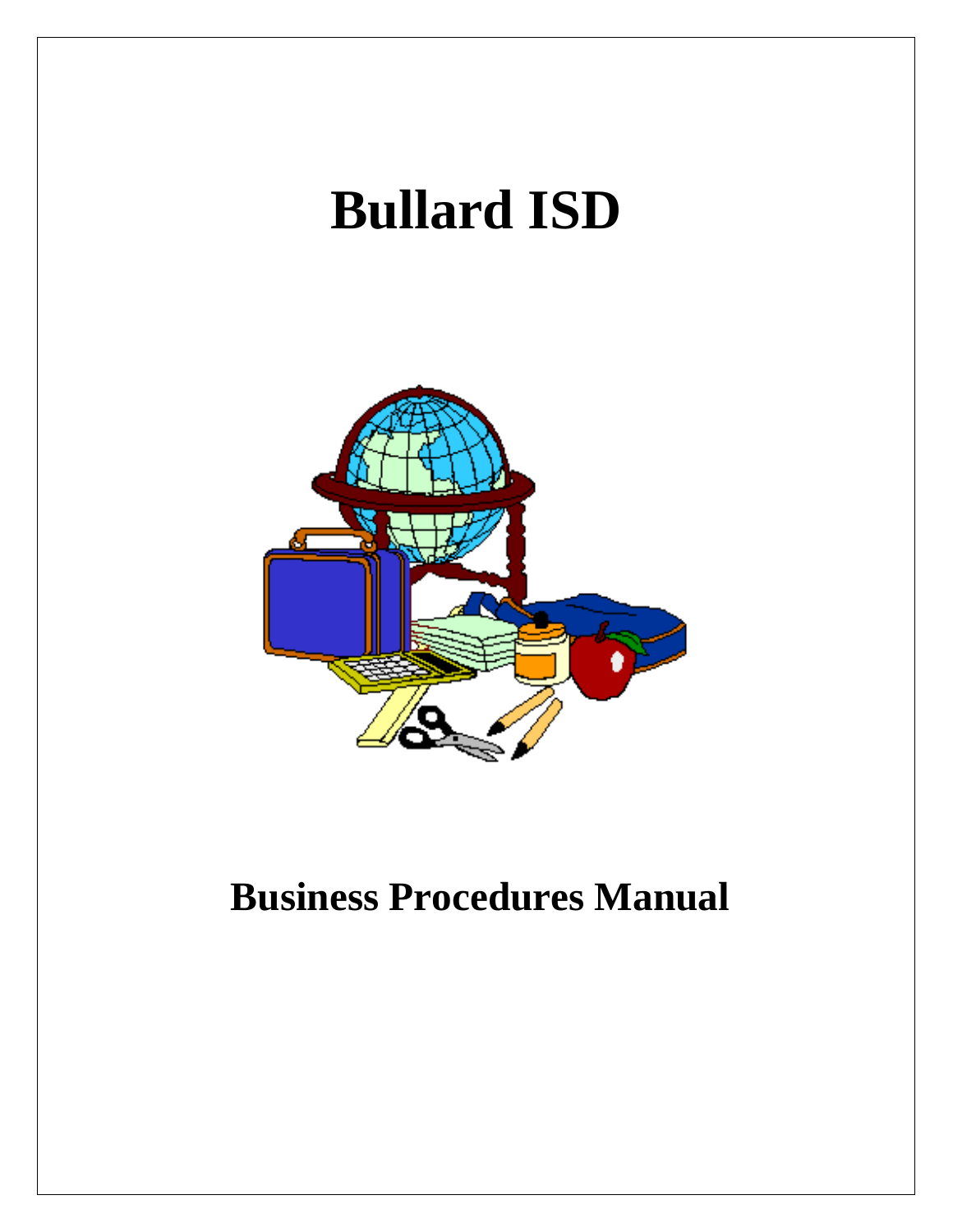# **Table of Contents**

| Invoices                |  |
|-------------------------|--|
|                         |  |
|                         |  |
|                         |  |
|                         |  |
|                         |  |
|                         |  |
|                         |  |
| <b>Returned Checks.</b> |  |
|                         |  |
|                         |  |
|                         |  |
|                         |  |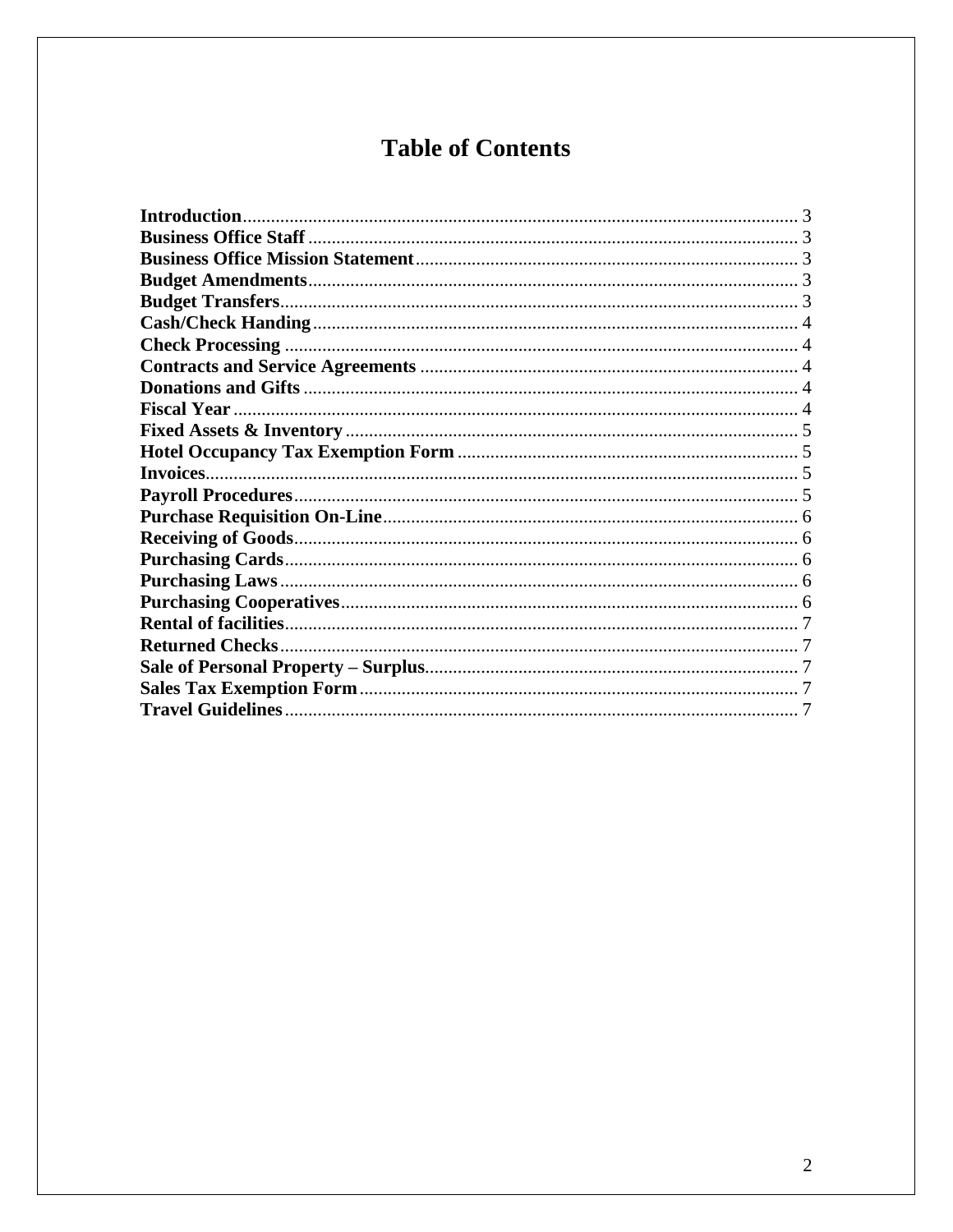# **Introduction**

This Fiscal Manual has been prepared to provide general information about several Bullard ISD business functions. Additional information may be available within the district's Board Policies, Administrative Procedures, or other web resources.

If assistance is needed in any area of our business operations, please contact any of the staff members listed below.

# **Business Office Staff**

| Gloria West           | <b>Business Manager</b>     | Extension 2009 |
|-----------------------|-----------------------------|----------------|
| Stephanie Yates       | Payroll\Benefits Manager    | Extension 2007 |
| <b>Tiffany Brooks</b> | Accounts Payable\Purchasing | Extension 2011 |
| Patricia Tabler       | Payroll Clerk               | Extension 2006 |
| Courtney Moore        | <b>Business Clerk</b>       | Extension 2022 |

# **Business Office Mission Statement**

*The Mission of the Bullard Independent School District Business Office is to provide support to all District students, staff, parents, and to ensure that all business operations are supportive of the instructional goals and objectives of the district in the attainment of the campus performance objectives (academic excellence indicators).*

#### **Budget Amendments**

A budget amendment is a transfer of funds. For example: a budget amendment would result if instructional funds (function 11) were requested to be transferred to the library (function 12). Budget amendment line items should be stated in whole dollars.

Budget amendments must be approved by the School Board. Requests should be submitted in accordance with agenda deadlines posted by the Superintendent. Remember that if a purchase order is pending the outcome of a budget amendment, the purchase order will not be processed until after the School Board has approved the request.

# **Budget Transfers**

A budget transfer is a transfer of funds which is not across different functions. The Business Manager shall approve all budget transfers. Transfer requests must be submitted through the Skyward financial system. Budget transfer line items must be stated in whole dollars.

To keep budget transfers to a minimum, each budget manager should review his/her budget on at least a monthly basis to determine if any budget transfers are necessary.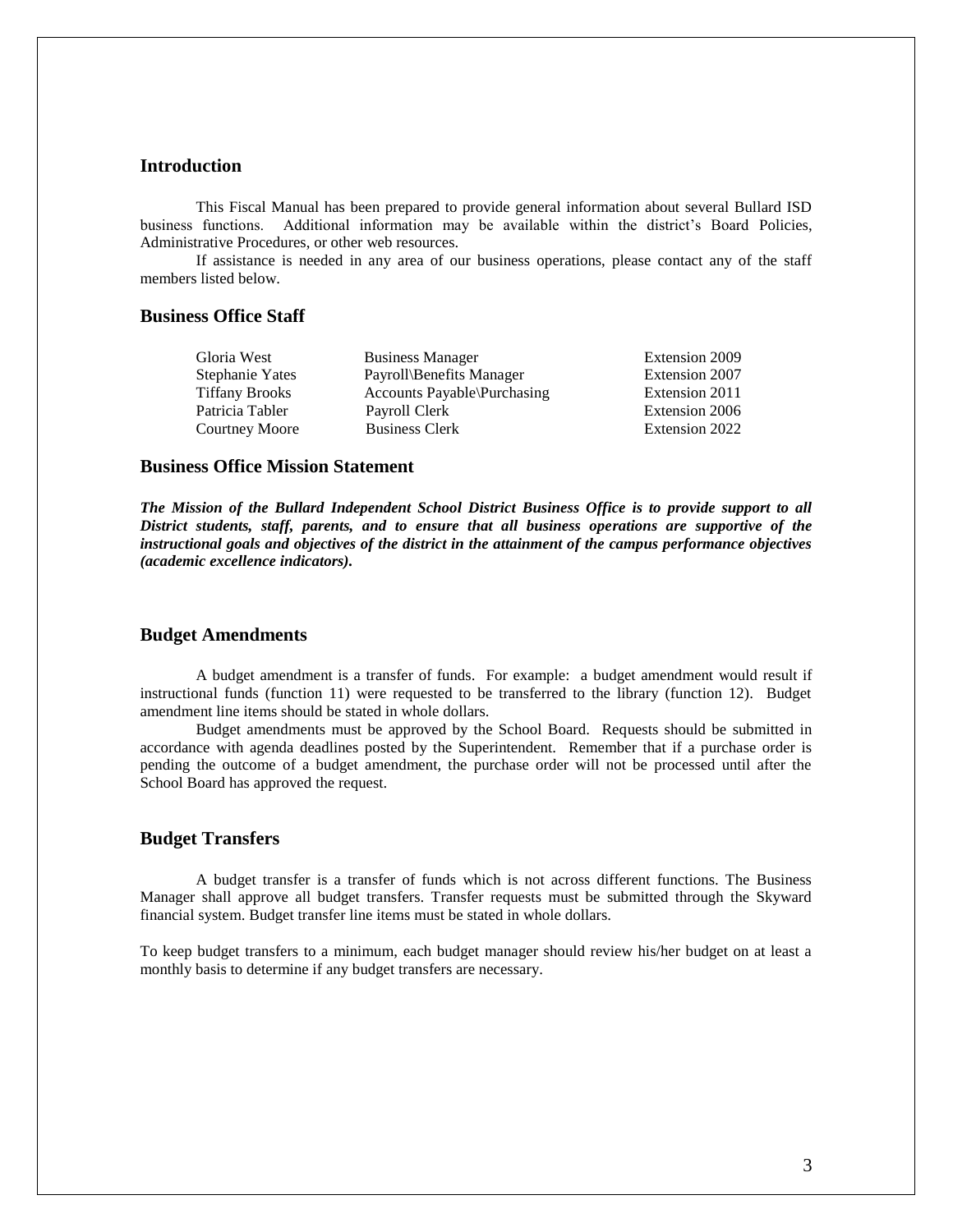# **Cash/Check Handing**

All cash and checks shall be deposited to the business office on a daily basis. No post-dated checks will be accepted. Funds should not be kept in classrooms, personal wallets or purses, or at home. No cash purchases should be made – every dollar collected should be receipted and deposited. The business office shall receipt. A Cash Deposit Slip should be included with all deposits.

Personal employee checks shall not be cashed from monies collected at the campus or district level to ensure an adequate audit trail of all funds collected by the district.

# **Check Processing**

Business Office checks will be printed and released on Thursday in the afternoon. At times checks may be processed earlier or later than Thursday afternoon, due to unforeseen events. All check requests shall be submitted to the Business Office by 3:00pm on Wednesday. The Business Office shall determine the date that vendors will be paid, so employees should not make prior commitments to vendors about check disbursements.

The appropriate forms shall be used for travel. State law requires that the district pay all invoices within 30 days to avoid penalty and interest charges, so all invoices should be submitted to the Business Office on a timely basis for payment.

#### **Contracts and Service Agreements**

All contracts for rentals, service agreements, etc. must be signed by the Superintendent or Business Manager or designee. An employee who signs a contract or agreement, without proper authorization, will be personally liable for the terms of the contract or agreement.

# **Donations and Gifts**

Donations or gifts of money, equipment, or materials to individual schools or to the district by individuals or organizations shall become property of the district.

All donations with a value equal to or greater than \$1000 shall be approved by the School Board; Donations of a lesser value shall be approved by the Superintendent.

# **Fiscal Year**

The fiscal year begins on September  $1<sup>st</sup>$  and ends on August  $31<sup>st</sup>$ . All goods and/or services received and invoiced during these dates must be paid from current fiscal year funds.

All invoices for goods received before August  $31<sup>st</sup>$ , shall be submitted to the Business Office by September  $10<sup>th</sup>$  for processing and payment.

### **Fixed Assets & Inventory**

Fixed assets are defined as equipment with a unit value <u>over \$5000</u>. These assets are tracked and recorded on the district's financial general ledger. Fixed assets that are stolen, obsolete, damaged beyond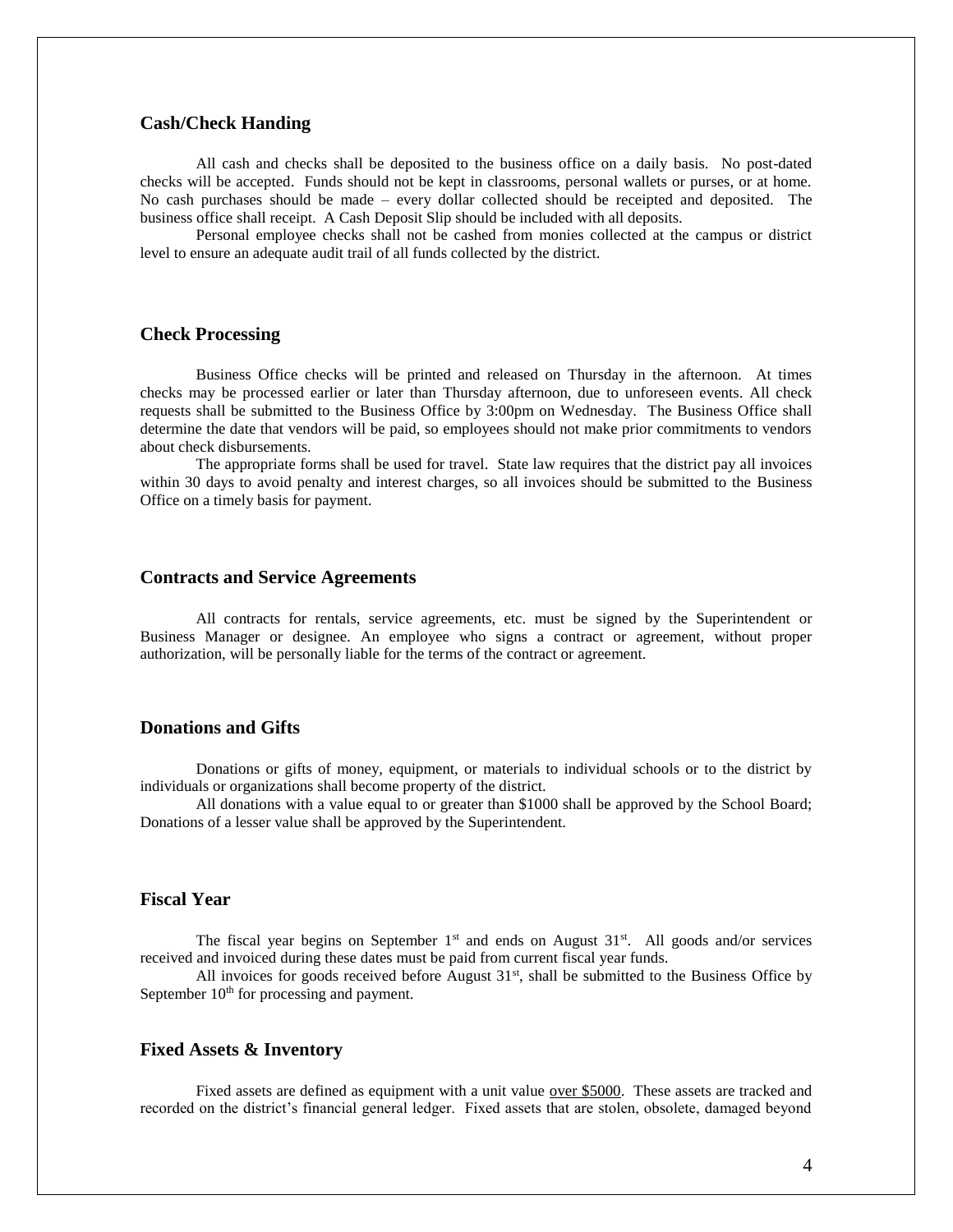repair, etc. should be reported to the Business Office for removal from the district's financial records. All fixed assets must be purchased through the use of an Object Code 663X.

Inventory items are defined as equipment with a unit value over \$500. Other items with a unit value under \$500 are also tracked .

A Relocation of Fixed Assets Form should be utilized to transfer equipment from one room to another, one campus/dept. to another, or to transfer obsolete equipment to a storage area. The loss or theft of inventory and fixed asset items should be reported immediately to the Business Manager.

### **Hotel Occupancy Tax Exemption Form**

This form shall be used for school-related travel to conferences, workshops, etc. Copies may be obtained from the business office or via the web at the link below. Lodging taxes, which should have been exempt, will be unauthorized for reimbursement if the traveler fails to present the certificate to the hotel. The traveler will be held responsible for such charges, if any.

# **Invoices**

Vendors are required to submit all invoices to the business office, yet occasionally an invoice will be mailed directly to a campus or department. If any invoices are received at the campus or department, they should be signed (if the goods/services were received), and forwarded to the business office.

Texas law requires that all invoices be paid to vendors within 30 days of receipt of the goods/services. If the district fails to pay promptly, the vendor can assess penalty interest charges. If a staff member neglects to submit an invoice on a timely basis, he/she may be held personally liable for the penalty interest charges.

# **Payroll Procedures**

Employees shall "clock-in" and "clock-out" daily through the Skyward TruTime Timekeeping System. Failure to clock-in or out may result in non-payment of unverified work time. All supervisors shall upload to Payroll on the Skyward TruTime software the Weekly Detail Time sheet for their respective paraprofessional, hourly, and support employees. These Time sheets are due every Tuesday by 4:00 p.m.

All non-exempt employees shall comply with the work schedule assigned by their respective supervisor. *All overtime shall be pre-approved by the Superintendent*. An employee who repeatedly works in excess of his/her assigned work schedule, without authorization, will be subject to disciplinary action, including termination.

All employees shall request Time off in Employee Access. This will be Approved or Denied by their supervisor. This will need to be done before clocking out "Gone for the Week" on the week the time off occurs. This also includes School Business.

Every campus/department shall submit a Weekly Summary of Absences Report to the payroll department by 4:00 p.m. every Tuesday. These reports will be used to reconcile all employee absences and input Substitute pay.

Once all leave has been exhausted employees are required to submit an Absence From Duty form to their supervisor. This form is due to Payroll every Tuesday.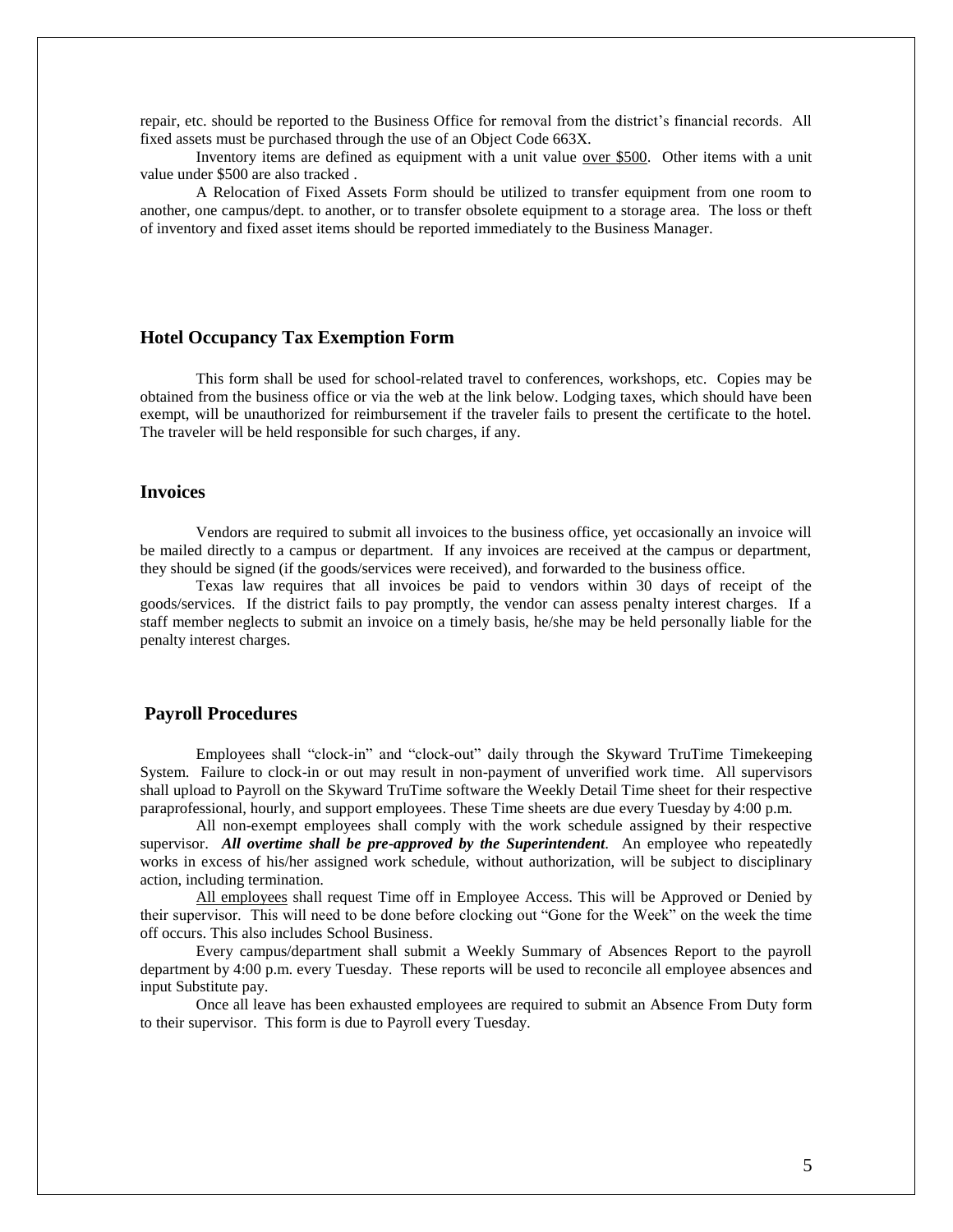# **Purchase Requisition On-Line**

All purchase requisitions must be submitted on-line.

The purchase order form is numbered for audit tracking purposes and is prepared for all approved requisitions. If adequate funds do not exist, the requisition may be returned to the campus for revisions to the quantities ordered or budget codes.

No employee shall order or receive goods without an approved purchase order. All purchase orders are mailed or faxed to vendors by the Business Office. According to Board Policy CH (Local), employees who violate the district purchasing procedures shall be held personally liable for the debt incurred.

#### **Receiving of Goods**

Upon receipt of goods, staff members should promptly verify that the order was received complete and in good condition. Discrepancies, if any, should be reported to the vendor immediately. A pink copy of the purchase order should be signed, and dated by the person verifying the order. This copy should then be forwarded to the Accounts Payable office within 5 days so that payment can be issued. **Vendors will only be paid upon receipt of this documentation and a proper invoice.** 

#### **Purchasing Cards – Selected Merchants** (Visa, Wal-Mart, Office Depot, etc.)

The district utilizes several credit cards for purchasing of food, supplies, and travel. Selected merchant cards shall be maintained at the campus or department or issued by the business office upon approval of a purchase order. All credit card purchases must be pre-approved on an itemized purchase order. All credit receipts (detailed, itemized) shall be submitted to the business office within seven days of purchase to ensure prompt payment to the vendor. District credit card usage may be suspended and/or revoked if procedures for purchase orders and receipts are not followed. Each campus or department that is entrusted with credit cards shall properly secure the cards [when not in use] in a locked safe. The District is a tax-exempt entity and does not pay sales tax. The cardholder should present a sales tax exemption form when making a purchase. Restaurant gratuities are not permitted to be charged on the district's credit cards.

#### **Purchasing Laws**

The Texas Education Code (TEC) addresses the requirement to competitively bid purchases that exceed \$25,000, in the aggregate, over a 12-month period.

The bidding process may take approximately 2 to 3 months, from bid specification development to School Board approval.

District policy recommends a minimum of three (3) quotes for all individual purchases exceeding \$10,000; the written (faxed) quotes should be attached to the purchase requisition.

# **Purchasing Cooperatives**

To streamline purchasing processes while satisfying competitive procurement requirements, BISD participates in the Region VII Education Service Center Purchasing Cooperative as well as several statewide programs including, but not limited to, the TASB Buy Board, The Cooperative Purchasing Network (TCPN), TIPS/TAPS. When possible, BISD uses the Region VII Purchasing Cooperative to source goods and services. The Region VII Purchasing Cooperative vendor list can be searched at <https://purchasing.esc7.net/vendors/psearch> .

All purchases made on behalf of BISD must be from vendors with a current award through one of the purchasing cooperatives listed above or by another approved competitive bidding method, such as a Request for Proposals (RFP). Due to varying bid cycles, a vendor may still be in the BISD accounting system even though they are no longer an approved vendor. Once it is determined that a vendor listed on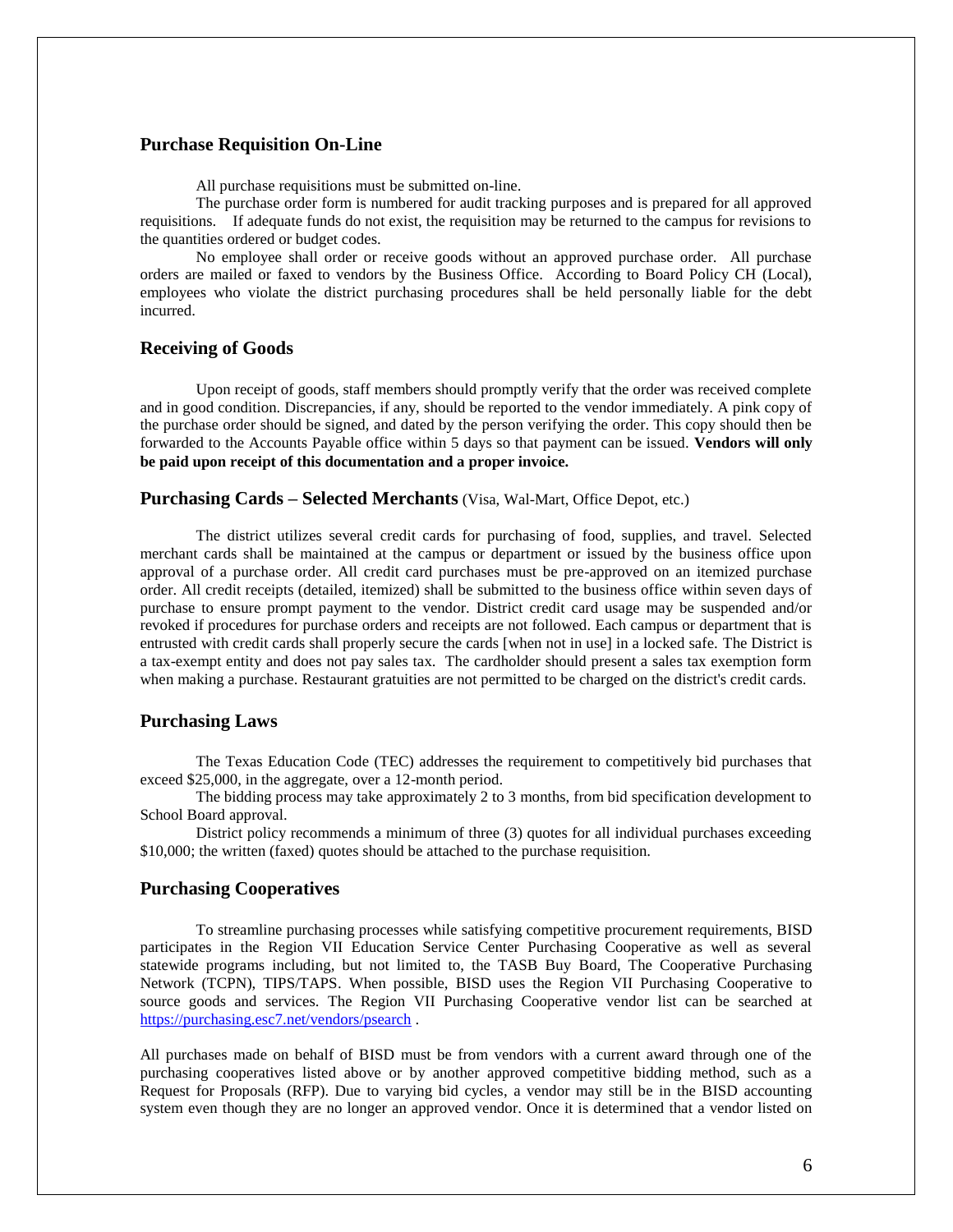the BISD vendor list is an unapproved vendor, the vendor will be marked as "inactive". Please note: Being able to secure an item cheaper from a source not on an approved list does not satisfy state or federal competitive procurement requirements. Vendor List Vendors wishing to be placed on the BISD approved vendors list will be directed to bid through one of the purchasing cooperatives listed above.

# **Rental of facilities**

The Campus Principal shall coordinate the rental of district facilities. A Rental Agreement is required for all rentals of facilities by outside organizations. All contracts shall include security deposits [unless waived], charges for facility usage, custodial services, or other related charges, if applicable. Rental forms are available from the Campus Office. Proof of insurance is required unless waived by the Superintendent.

# **Returned Checks**

All NSF checks are sent directly to our collection agency, Paytek Solutions. The district shall reserve the right to reject future checks from makers of returned checks.

#### **Sale of Personal Property – Surplus**

Neither district supplies, nor equipment, shall be sold or conveyed other than authorized by the Superintendent and/or School Board.

#### **Sales Tax Exemption Form**

The sales tax exemption form shall be used for school-related purchases only. Misuse of the exemption form for personal purchases constitutes a misdemeanor.

Copies of the exemption form may be obtained from the business office. Taxes, which should have been exempt, will be unauthorized for reimbursement if the exemption form is not presented to the vendor at the time of the purchase.

# **Travel Guidelines**

**School Board Policy DEE Local states:** An employee shall be reimbursed for reasonable, allowable expenses incurred in carrying out District business only with the prior approval of the employee's immediate supervisor. Reimbursement for authorized travel shall be in accordance with legal requirements and the District's travel reimbursement schedule. Accounting records shall accurately reflect that no state or federal funds were used to reimburse travel expenses beyond those authorized for state employees. For any authorized expense incurred, the employee shall submit a statement, with receipts to the extent feasible, documenting actual expenses and in accordance with administrative procedures.

### **Note: Travel expenses incurred due to the fault of a traveler, except for extenuating circumstances, such as late registration, cancelled flight, etc. are not considered to be reasonable or necessary; therefore, all such expenses shall be paid or reimbursed by the traveler.**

All travel expenses shall comply with federal, state and local guidelines. The District shall apply the same travel guidelines and rates for all travel expenses regardless of funding sources, except for the following:

Excess lodging above the GSA schedule, as applicable allowed with local funds (Fund 199)

Federal guidelines (IRS):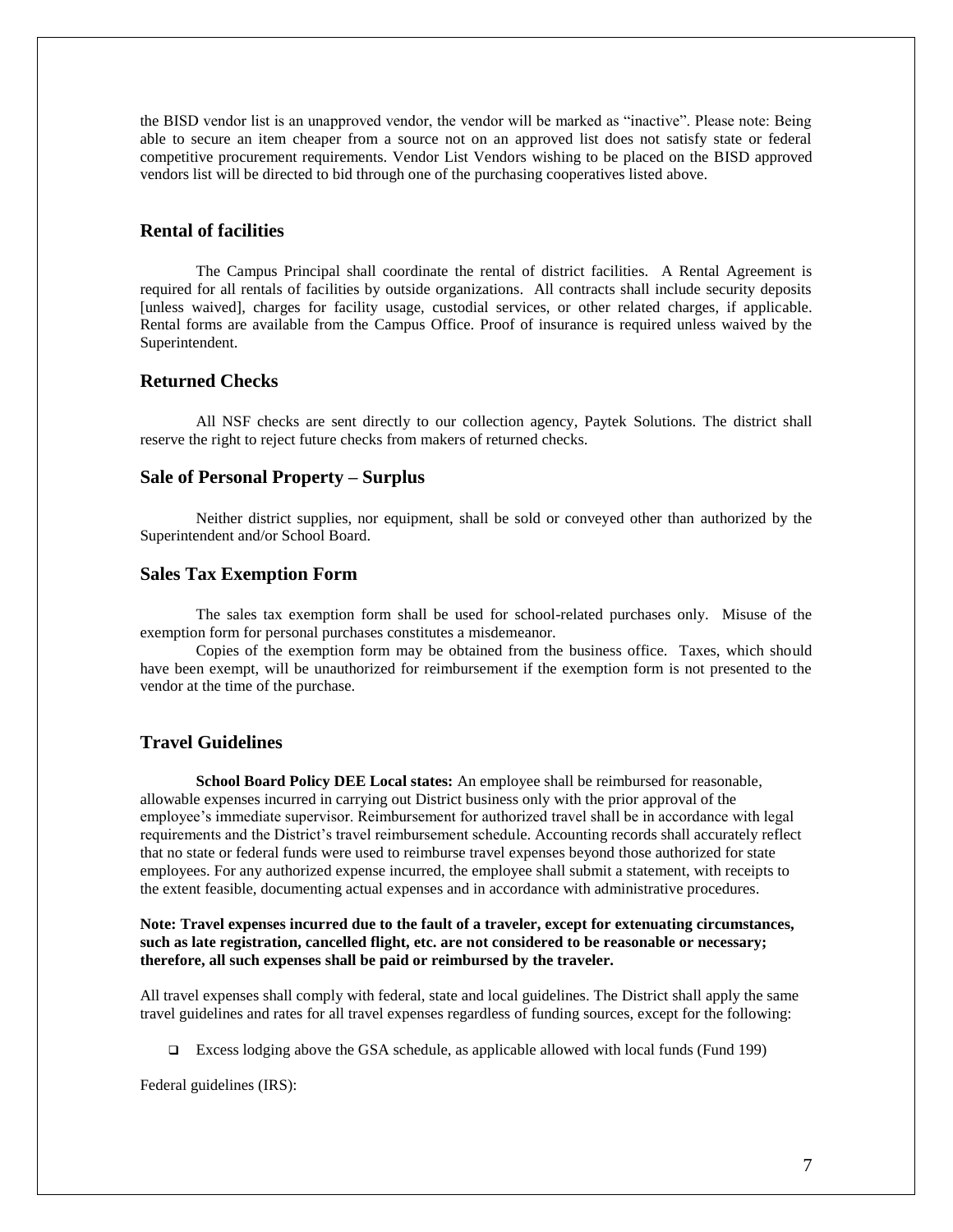- $\Box$  All travel expenses shall be paid under an Accountable Plan: 1) travel must have a business connection; 2) the traveler shall account for all expenses; 3) meal expenses shall be in conjunction with overnight travel only.
- The meal expenses for the day of departure and return shall be adjusted based on the time of departure and return as noted in the District's travel guidelines.
- Travel advances will not be provided to a traveler for their future travel expenses.
- If any travel expenses fail to meet the accountable plan guidelines, the payment to (or on behalf of) the traveler shall be taxed through the normal payroll cycle.

Federal Guidelines (EDGAR):

- $\Box$  All travel expenses paid with federal grant funds (typically funds 2XX) shall meet the new EDGAR requirements (200.474) such as: 1) all travel costs must be reasonable and necessary; 2) all travel costs must be consistent with the district's travel policy; 3) all travel costs must be directly related to the grant award; and 4) all travel costs must meet the obligation of expenses rules.
- $\Box$  In addition, all federally-funded travel expenses must meet the TEA's Current Travel & Mileage Reimbursement Rates (as published in the most recent TEA Correspondence).

### **State Guidelines (TEA):**

### **Local District Guidelines:**

The local District guidelines shall apply to all travel expenses regardless of funding source for in-state and out-of-state travel. All travel reimbursement costs shall be submitted on a Travel Reimbursement Form, approved by the immediate supervisor, and forwarded to the business office for approval by the Business Director.

Travel Rates:

The mileage and lodging rates published by the comptroller apply to all travel reimbursement rates. Lodging rates at convention host hotels should be approved in advance. The link below to the Domestic Maximum Per Diem Rates should be used to determine the appropriate rates for in-state and out-of-state travel[:http://www.gsa.gov/portal/content/104877](http://www.gsa.gov/portal/content/104877)

#### **District Allowable Travel Expenses:**

#### Meals

**Employee Meals:** 

If the dates of travel are all full days and no meals are provided by the event, indicate the actual cost of meals on the Travel Authorization form; reimbursement will be adjusted not to exceed the State allowable amount per day. The total number of meals reimbursed will be based on whether meals are provided by the event.

□ Student Meals:

When requesting funds for student meals the sponsor shall submit a requisition for cash advanced to students for meals. If using a district credit card a receipt and signed list of students must be submitted to the Business Office. Current meal rates allow \$8.00 per meal for regular events and \$10.00 per meal for beyond district events. Students shall sign a log sheet confirming receipt of money allocated for each meal.

- $\Box$  All required documentation for the advance payment shall be submitted to the business office in accordance with the business office deadlines. A check will be issued to the traveler in advance of the student travel event for all student meal per diems.
- $\Box$  Upon return from trip, the sponsor must submit the completed student signature to the business office.
- $\Box$  In the event the sponsor has excess cash due to the cancellation of a student traveler, the sponsor shall return the funds to the Business Office.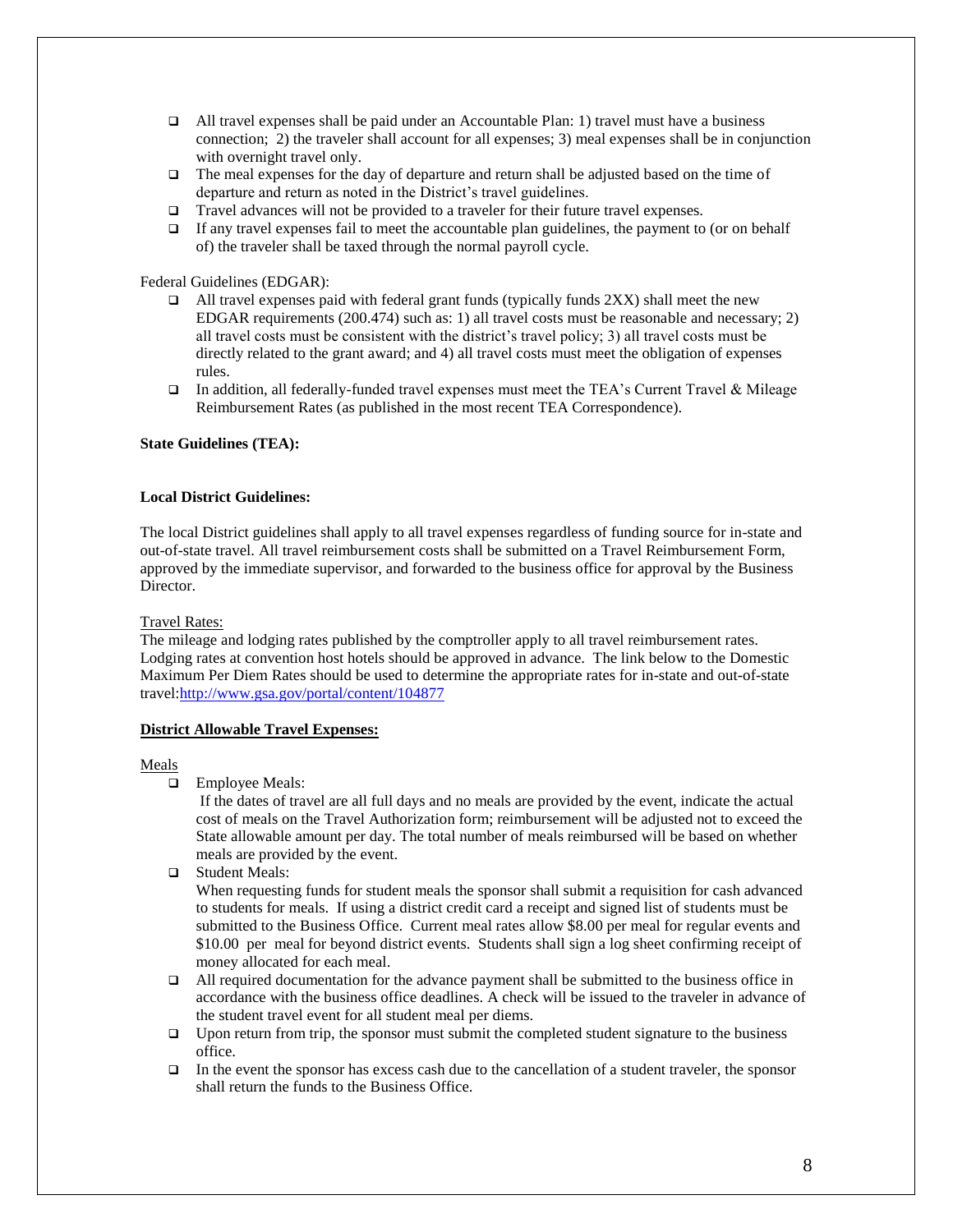- $\Box$  If the employee is due any travel reimbursement, they shall complete a Travel Reimbursement Form after the travel event. Reimbursement costs shall not include any meal tips or alcoholic beverages. Credit card receipts without itemization will not be eligible for reimbursement.
- $\Box$  Meal tips may be paid at the traveler's discretion, but will not be allowable travel costs for reimbursement or payment with any district funds.

#### Lodging

- Lodging costs shall be allowable for travel events that require an overnight stay away from the traveler's home. No lodging shall be allowable in the traveler's home city at a commercial lodging establishment.
- $\Box$  The maximum nights of lodging shall be based on the start and end times of the travel event and the distance of the travel location. Lodging costs that exceed the required minimum shall not be deemed necessary or allowable travel costs. For example, if an event in Austin has a 12 pm or later start, lodging costs would not be reasonable, necessary or allowable travel costs. The traveler (or campus secretary on behalf of the traveler) shall make the hotel reservation and secure with a district credit card. Hotel and travel websites such as Hotels.Com, Expedia, Travelocity, etc. shall not be used to make hotel reservations if the website requires pre-payment of the hotel stay.
- $\Box$  A credit card (if available) shall be issued to the traveler for the approved lodging expense.
- Lodging costs shall be paid with a district-issued credit card on site at the time of arrival and/or departure based on the hotel's charging policy. Travelers shall not pay the hotel expense with personal funds and seek reimbursement after-the-fact unless there are extenuating circumstances or the district's credit card did not work. The traveler must ensure that only district-authorized travel costs are paid with the district credit card.
- $\Box$  The traveler may, at his/her request, stay with a family member or friend instead of at a hotel. If the traveler selects this option, the traveler shall not receive any payment in lieu of lodging costs.
- $\Box$  The traveler may, at his/her request, choose to return to their home city each day of a multiple-day travel event if the distance from their home city to the event city is less than 75 miles each way. The traveler may receive mileage reimbursement for each trip in lieu of the lodging costs.
- The traveler shall present a Hotel Occupancy Tax Exemption Certificate to a Texas hotel. If the traveler fails to present the certificate, the traveler shall reimburse the district for the unallowable tax expense. The Hotel Occupancy Certificate can be found on the district's Business Webpage and the State Comptroller's Website. The hotel occupancy tax exemption does not apply to out-ofstate travel.
- The traveler shall present a Sales Tax Exemption Certificate to a Texas hotel for parking costs. If the traveler fails to present the certificate, the traveler shall reimburse the district for the unallowable tax expense. The Sales Tax Exemption Certificate can be found on the district's Business Webpage and the State Comptroller's Website. The sales tax exemption does not apply to out-of-state travel.
	- When at least two (2) travelers (district employees) are traveling to the same event, they may share the lodging. District employees are encouraged to share a room with another employee to minimize the lodging costs. Employees electing not to share a room will, in some instances, share a portion of the expense with their personal funds.
	- When a traveler shares lodging with a non-district employee or district employee not in travel status, the maximum lodging costs shall be the appropriate GSA schedule rate for single occupancy.
	- Internet charges at a lodging facility shall be allowable only for Administrative team to support email, Skyward or other work-related access. Internet charges for other staff members shall be subject to pre-approval on a case-by-case basis.
	- $\Box$  Lodging costs such as movies, gym facility, spa or other non-essential costs are not allowable for reimbursement or payment with any district funds.
	- Lodging tips may be paid at the traveler's discretion, but will not be allowable travel costs for reimbursement or payment with any district funds.
	- A detailed lodging receipt must be submitted by the traveler with the Travel Reimbursement Form within7 days after the travel event.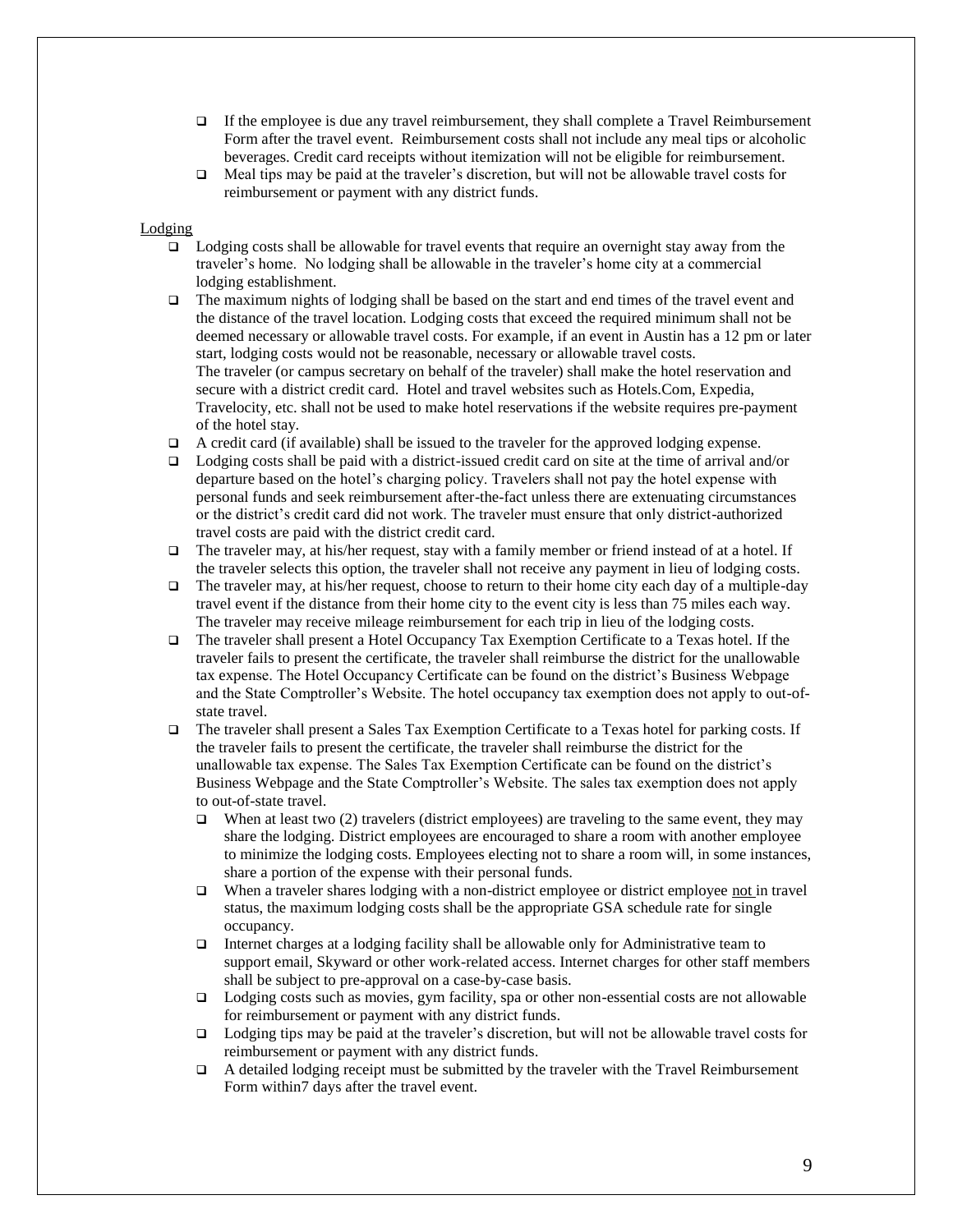Transportation –Flights

- $\Box$  Flight costs shall be allowable for travel events that require travel away from the traveler's home.
- $\Box$  The departure and return dates of the flight shall be based on the start and end times of the travel event and the distance of the travel location.
- $\Box$  The actual cost of commercial air transportation (lowest coach fare) to accommodate the required travel dates of the travel event shall be allowable costs.
- $\Box$  Travelers should travel to their destination location by the most economical means, i.e. either flight or mileage. Travelers may opt to travel to their event destination via district/personal vehicle in lieu of flying to the event for medical or personal comfort reasons. If the traveler opts to travel to an out-of-state destination, the costs/reimbursement for transportation shall be limited to the lesser of the mileage or estimated flight cost.
- $\Box$  All flights shall be purchased for the most economical route and schedule to meet the travel plans. Travelers shall submit their travel preferences to their respective supervisor for approval and the campus/department shall make the reservation using the district credit card
- $\Box$  A rental car at the event location shall be allowable if it is the most economical method to access the event location.
- $\Box$  All flight costs associated with deviations from the required travel plans, such as pre or post personal days shall be paid by the traveler. For example, if the required travel dates are Sunday through Wednesday, but the traveler opts to depart on Friday to spend personal days at the travel destination, the additional cost, if any, to fly on Friday shall be paid by the traveler.

Transportation – Mileage

- $\Box$  Mileage reimbursements shall be allowable for travel events that require travel away from the traveler's home (typically, Bullard).
- Travelers should use a district-owned vehicle as the preferred method of transportation if available. A request for a vehicle shall be submitted to the Transportation Department. If a district-owned vehicle is not available for the travel event, the traveler is authorized to use their personal vehicle, if not flying or using a rental car, as appropriate.
- Travelers who opt to drive their personal vehicle instead of a district-owned vehicle, shall be reimbursed at the current mileage rate established by the Texas Comptroller and/or TEA.
- Travelers shall be required to submit fuel receipts, if any, for travel in a district-owned vehicle. Travelers shall not be required to submit any fuel receipts for travel in a personal vehicle.
- $\Box$  The District has chosen the MapQuest mapping system to document mileage reimbursements.
- $\Box$  Mileage reimbursement calculations are made using MapQuest and the traveler must select the following:
	- o City to City route (Do not enter street address to street address enter City/State to City/State)
		- If a traveler is leaving from a city other than Bullard and this city is closer to the destination then the traveler shall use this site for their departing city in MapQuest.
	- o Shortest Distance (Traveler must select shortest distance in the options section of MapQuest before calculating miles)
- $\Box$  A MapQuest printout with the mileage from the point of origin [or Bullard, TX] to the point of destination shall be printed and attached to the Travel Reimbursement form. It is not necessary to print all of the additional MapQuest features other than the total mileage.
- Mileage costs related to personal destinations before, during or after the travel event shall not be allowable costs. In addition, mileage costs due to the traveler's error in reaching the destination, such as getting lost shall not be allowable costs.
- When four or fewer employees travel on the same itinerary, only one may be reimbursed for mileage. When more than four employees travel on the same itinerary, only one out of every four may be reimbursed for mileage. Exception: The district shall allow for an equal distribution of the single vehicle mileage allotment among the travelers if they opt to drive separately to the event.

Transportation – Parking Charges